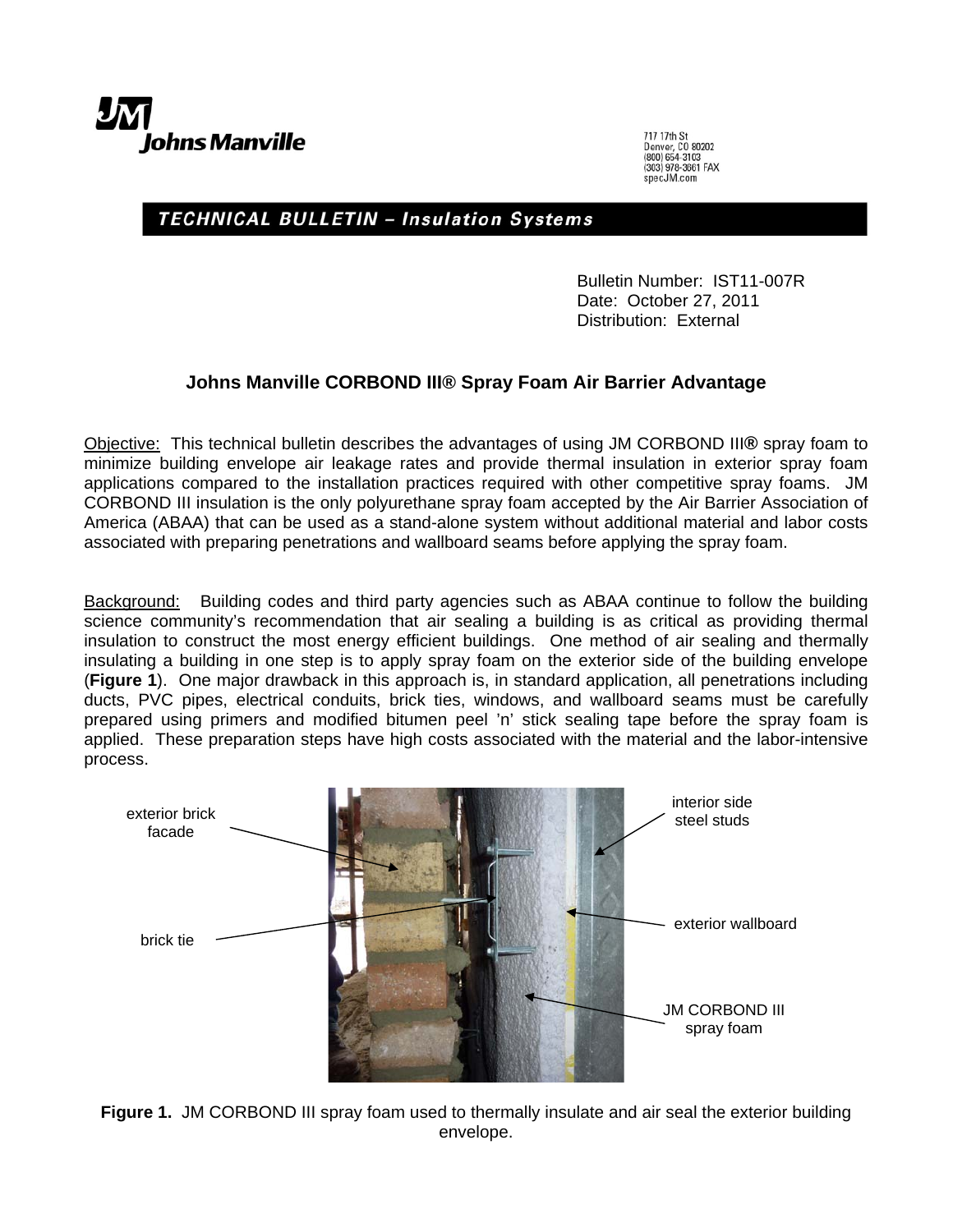The air leakage performance of an exterior wall assembly is tested using ASTM E2357 "Standard Test Method for Determining Air Leakage of Air Barrier Assemblies". The test method is used by ABAA to determine the acceptability of a product such as polyurethane spray foam to meet their stringent specifications for an ABAA evaluated wall assembly for air tightness. In the test, a representative 8' x 8' wall assembly (**Figure 2**) is prepared and exposed to 2000 cyclic pressure loads up to 800 Pa and gusts of up to 1200 Pa that are meant to cause the wall assembly to bow and flex as would occur in real world applications. Preparation of the wall assembly for the test includes 1) priming the surfaces to ensure good adhesion of the modified bitumen peel 'n' stick sealing tape, 2) taping all the potential leakage points including penetrations and wallboard seams as would be completed in actual wall construction, and 3) applying the polyurethane spray foam at the desired thickness. The wall assembly is tested in a pressure chamber capable of administering the cyclic loads and gusts described above. To meet ABAA performance requirements, the wall assembly must then have an air leakage rate not to exceed 0.2 L/s/m<sup>2</sup> at 75 Pa after the pressure structural loading is applied to the finished wall.



**Figure 2.** Standard preparation around penetrations and wallboard seams *with priming and taping*.

## JM CORBOND III Installation Advantage:

Many spray foam manufacturers including Johns Manville meet ABAA air leakage requirements using ASTM E2357 *with the standard preparation protocol of priming and taping all penetrations and wallboard seams*. However, Johns Manville CORBOND III insulation is the only spray foam accepted by ABAA to meet air leakage requirement *without priming and taping*. Eliminating the need for priming and taping greatly reduces material costs and time since the spray foam can be applied directly after the wallboard is installed (**Figure 3**).

Without the priming and taping preparation steps, 2" of JM CORBOND III spray foam (R-13) provides an air leakage rate of only 0.0039 L/s/m<sup>2</sup> using ASTM E2357 – two orders of magnitude less than the ABAA requirement. Even more impressive, the low air leakage rate was obtained with an intentional 3/8" gap approximately 5 feet in length between two wallboards (**Figure 3**). The gap between the wallboards was filled and sealed by the JM CORBOND III when the spray foam was applied to the wall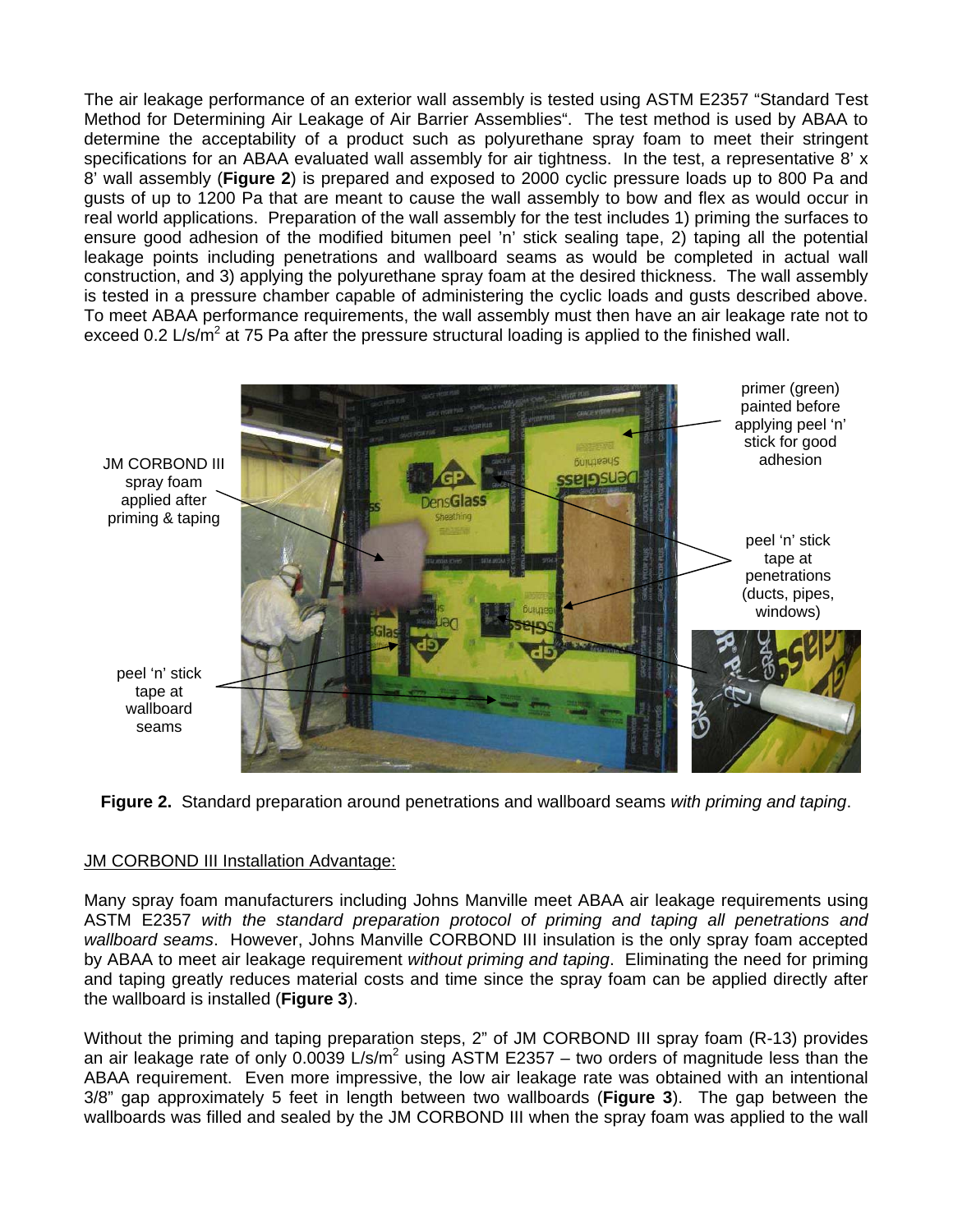using standard application techniques - no additional preparation. The superior performance of JM CORBOND III spray foam designed specifically with adhesion promoters results in product characteristics that outperform the other medium density polyurethane spray foams.



**Figure 3.** JM CORBOND III ASTM E2357 testing *without priming and taping* penetrations and wallboard seams.

In addition to meeting ABAA's air leakage requirement via test method ASTM E2357, Johns Manville conducted additional testing with JM CORBOND III spray foam *without priming and taping* to mimic cyclic environmental aging. **Table 1** describes the air leakage rate on a wall assembly 1) after pressure load cycling, 2) after temperature load cycling, and 3) after simultaneous temperature and pressure load cycling. The air leakage rate increased after the series of testing as would be expected after the harsh test conditions, but still remained below ABAA's requirements by one order of magnitude. The tests clearly indicate the wall assembly is extremely robust and should remain air tight after many years exposed to seasonal environmental changes.